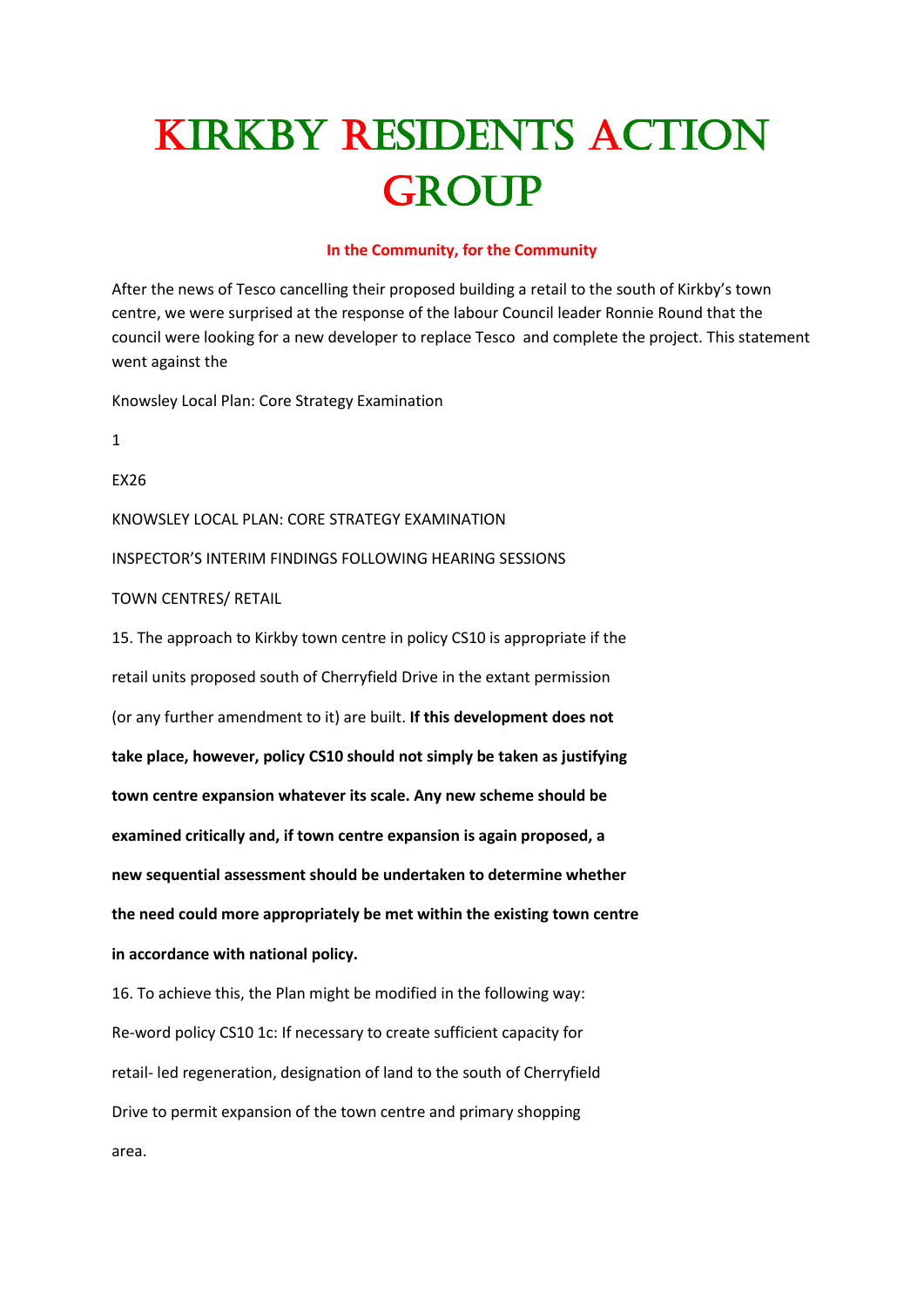### Additional sentence at end of paragraph 6.22: **If this development**

## **South of Cherryfield Drive is not built, any future proposal involving**

## **town centre expansion will be required to justify such expansion by**

# **satisfying the sequential test of national policy.**

Martin Pike, Inspector, 15 January 2014

We ask the council to put on record if they intend to carry out a new sequential assessment and declare their intensions publicly.

We ask for an updated SHLAA on all possible sites in Kirkby, in particular the All Saints site, with the ownership clarified ( has the arch diocese, who owned this land been compensated from being moved to a less central site).

The land adjacent to this site belongs to Tesco Plc and Knowsley College, has any talks taken place with these organisations about combined selling of this land.

How come land on St Andrews in Tower Hill come onto the market proposed by

LHM and the Sedburn site of the now empty adult resource centre apparently been bought by KHT, with no notification from the previous local core sessions.

There appears to be a hidden agenda by Knowsley Council to surreptitiously dispose of substantial various sized parcels of land in addition to those identified in the SHLAA table.

Our concerns are two fold:

1. Kirkby already stands to lose a considerable amount of Green Belt land within the existing plan.

The proposed increase in housing and hence population projected increases will put more pressure on the existing support infrastructure for education, Health services provision and adequate shopping facilities, with Tesco actively looking to dispose of ownership of our Town Centre.

We feel that within the plan for Regeneration there has to be a true mix of developments, carried out at the same time, as in the service provision for Education.

Our biggest concern is that House building is the number one priority because it is an

immediate income source for Knowsley council and all other projects within the plan

will not be fully delivered

Regards

John Fleming

Chair, Kirkby Residents Action Group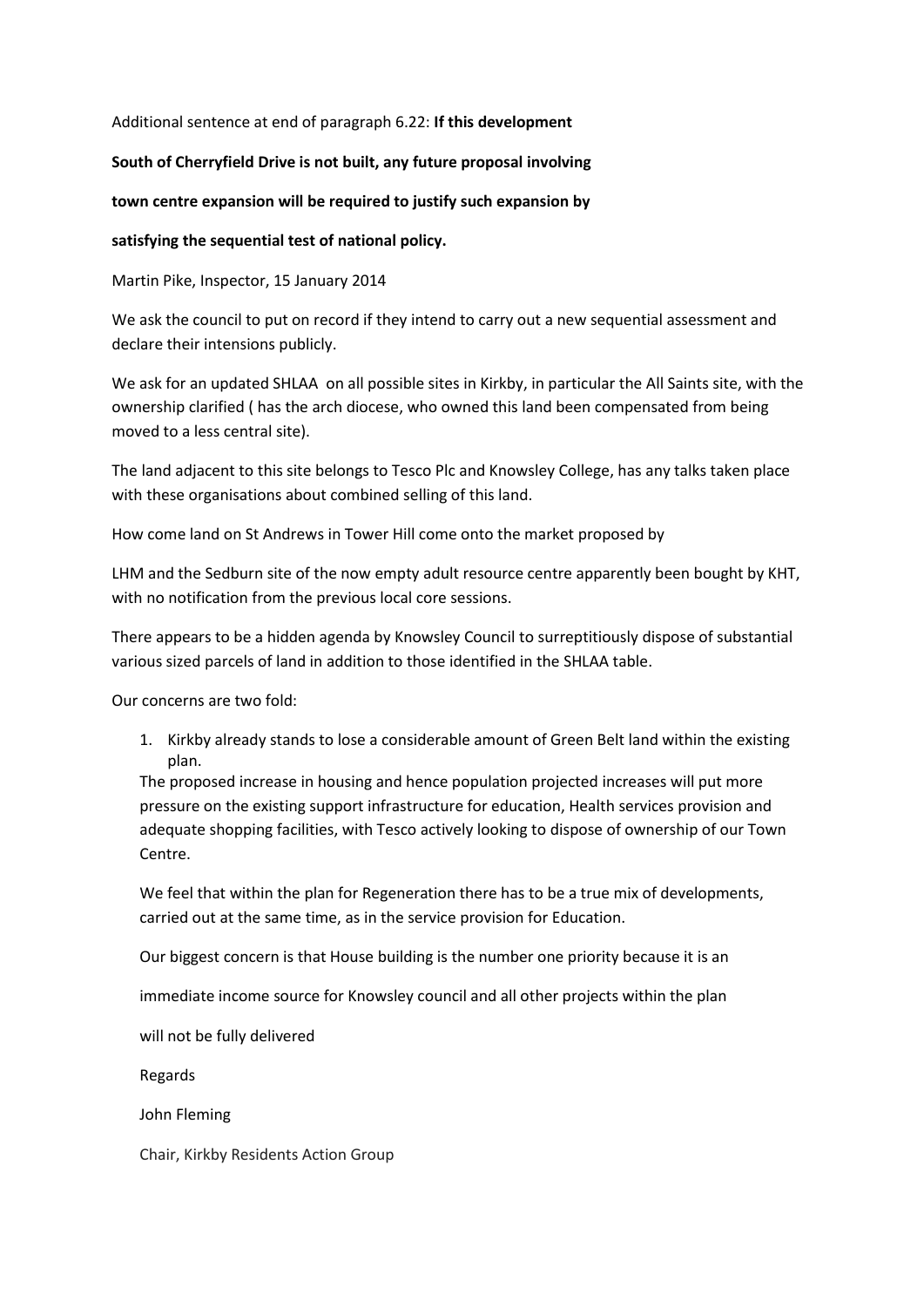# **Evening Read: Why is Kirkby still having to fight for a fair deal?**

[17:07, 9 JANUARY 2015](http://www.liverpoolecho.co.uk/by-date/09-01-2015)

# **BY** [PADDY SHENNAN](http://www.liverpoolecho.co.uk/authors/paddy-shennan/)

# **A special report on the town's fluctuating fortunes after Tesco bombshell**

- Share
- Share
- Tweet
- +1
- LinkedIn



Kirkby residents are angry after Tesco announced it was pulling plans to redevelop the area around Cheryfield Drive - despite nine years of making their lives 'hell' and forcing many people out of their homes via controversial compulsory purchase orders Photo by James Maloney In the wake of Tesco's decision not to build a new store in the town, Paddy Shennan looks at [Kirkby's](http://www.liverpoolecho.co.uk/all-about/kirkby) fluctuating fortunes

It was created amid a spirit of optimism and real hope for a bright and prosperous future, but all these decades on a battered and bruised Kirkby is still fighting for a fair deal.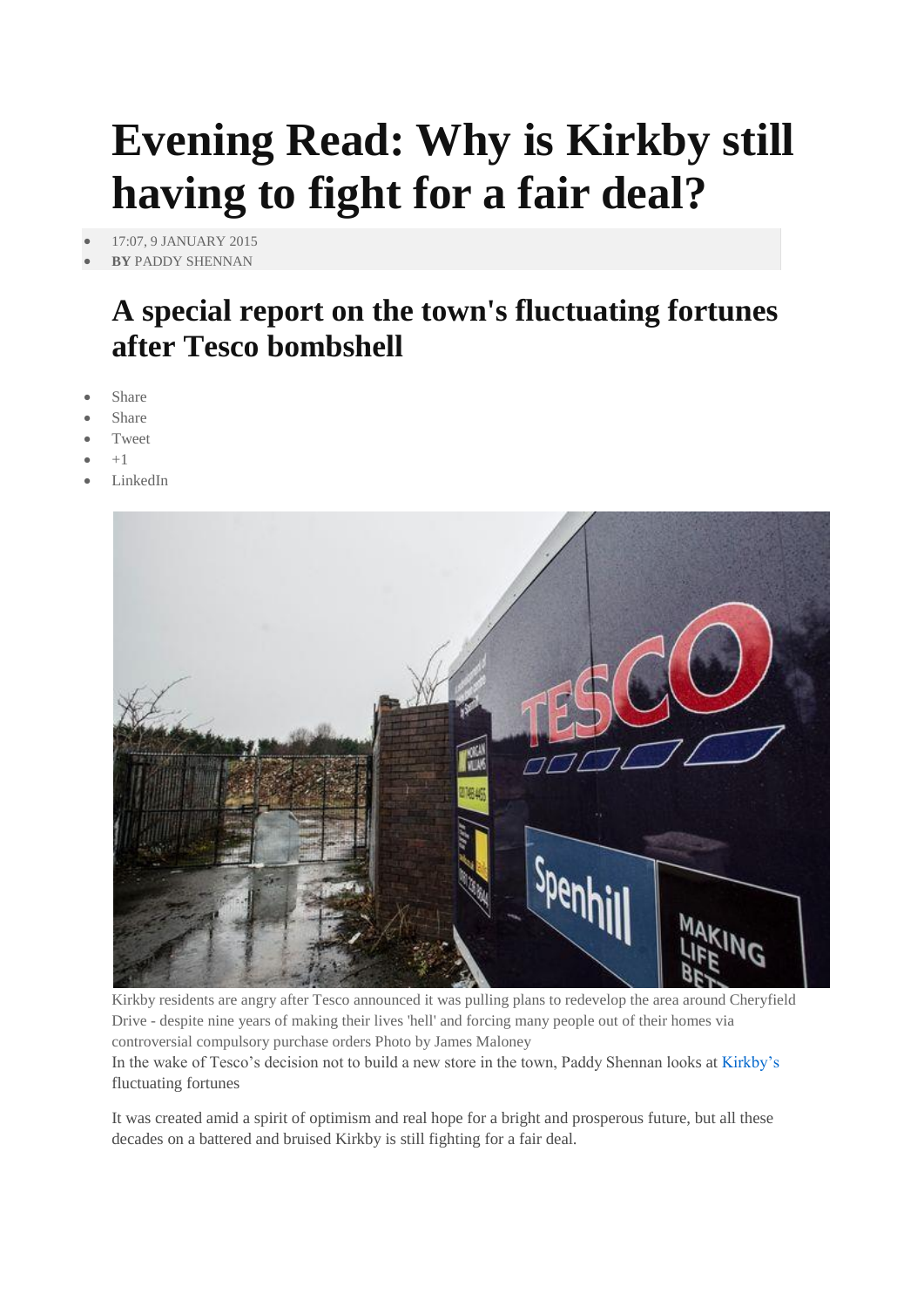The latest piece of bad news saw Tesco reveal it will not be opening its planned store in the town – a store that was to be a part of Kirkby's much-needed, and long-awaited, regeneration.

Those living in the town have previously complained about how long the regeneration is taking as talks about Tesco coming to Kirkby had been going on since 2006.

Now, understandably, many feel totally let down.

Just over five years ago, [Everton Football Club's](http://www.liverpoolecho.co.uk/all-about/everton-fc) plans to build a new stadium in Kirkby alongside a major Tesco supermarket were thrown out by the government, with then communities secretary John Denham deciding the Destination Kirkby project would breach shopping policies.



Everton Kirkby Stadium

This vast scheme was hugely-controversial, but it wasn't just about a new 50,000-capacity stadium for the Blues – the plans, we were told, would see £400m being pumped into the region and 7,000 short-term, long-term and supply jobs being created.

Kirkby has experienced so many economic ups and downs over the years, and some saw this as a moment from which it may not be able to cover.

A football-related development in the town could even have happened long before the Tesco-related plan – and, again, it would have changed Kirkby forever. In 1990, there was talk of a shared "super stadium" being built on the city council-owned Kirkby Golf Course on the Liverpool/Knowsley border. Stadium Mersey Ltd (the organisation behind the plan) said it would be the finest sporting venue in the country.

Had the two clubs been as enthusiastic as the developers and Liverpool city council, Everton and Liverpool could have been playing there since the start of the 1993-94 season.

Later in the decade, then Everton chairman Peter Johnson revisited Kirkby Golf Course – although, again, nothing came of it.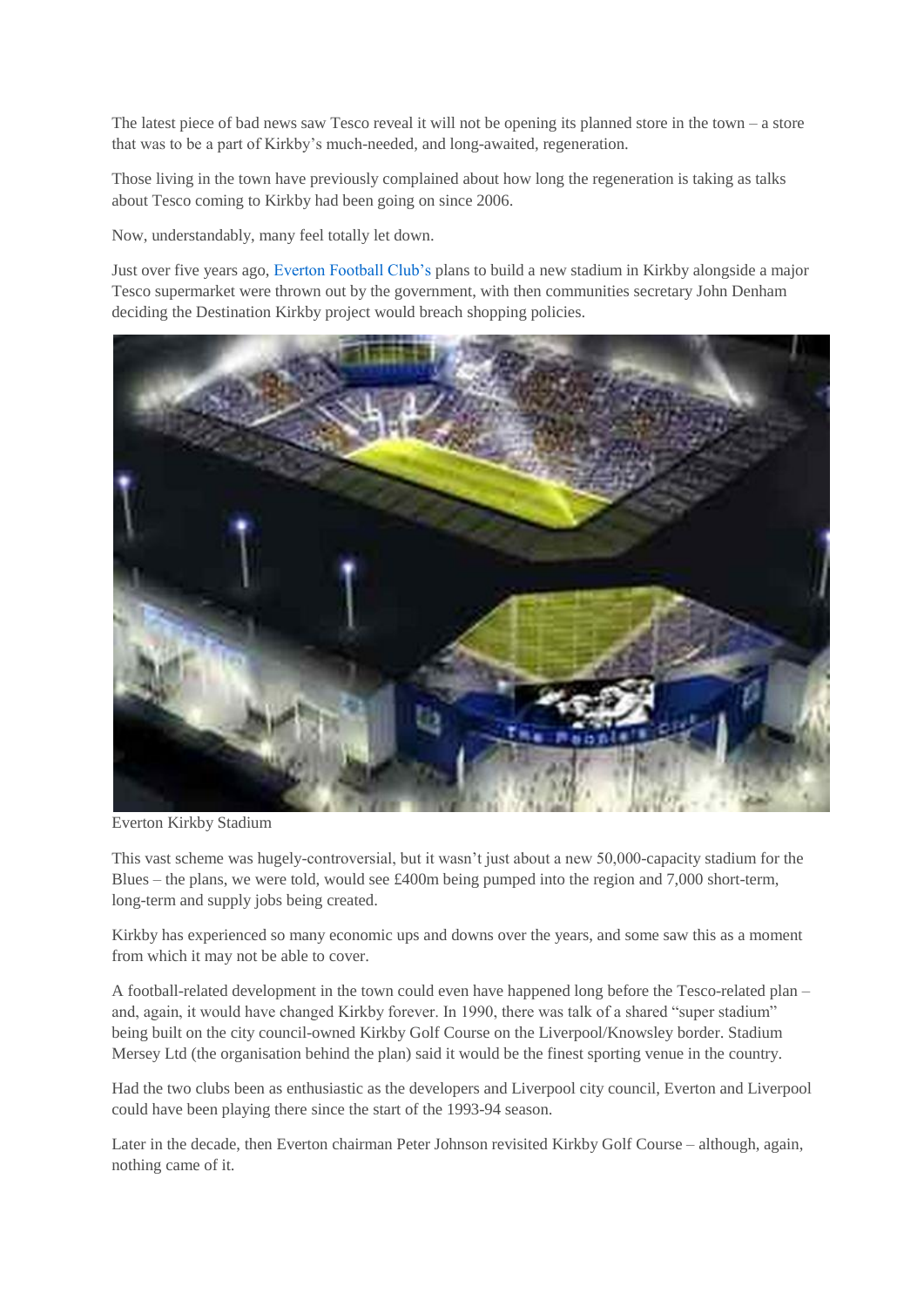Kirkby has so much going for it, not least thanks to its strong sense of community and the fierce independence of spirit that exists among its residents, but the feeling remains that they have continually been let down by outside forces and that they, and their town, have not been given a fair crack of the whip.

To understand the Kirkby of today you have to go back to when it all began: a post-war era when promises were made about a brave new world. The dedication and determination which is part of the campaigning Kirkby character hails from this time – the time its first residents, shipped out from inner city areas like Scotland Road "for a better life", had to fight to build a better future for themselves.

Kirkby became the fastest-growing town in the UK in the 1950s. Liverpool Corporation had a housing crisis and saw Kirkby as part of the solution, leading it to buy more than 4,000 acres of land from the Earl of Sefton in 1947 for £375,000.

Transport links came via a railway line and the East Lancs Road, while a Royal Ordnance factory – ROF Kirkby – helped kick-start Kirkby's own industrial revolution.

But the famous war time spirit had to be borrowed from in the 1950s, as Kirkby grew faster than facilities could keep pace with – houses and tower blocks sprang up, but shops, pubs and other community facilities were few and far between, and mobile shops became a familiar sight on the streets.

For many people, the problem, then and now, has been geographical – that seven or eight mile distance between Kirkby and Liverpool city centre. And yet, Kirkby – which is, of course, part of Knowsley – has a strong enough identity not to need to hang onto its neighbour's coat-tails.

Indeed, many will remember the fierce battle that was waged by people throughout Kirkby (and neighbouring parts of Knowsley) in 1990, when the Boundary Commission planned to wipe Knowsley off the map. It would have meant Liverpool city council taking over areas including Kirkby, Huyton and Halewood – but Knowsley wasn't having it.

Back then, the people of Kirkby made their voices heard – and they are doing so again today, as the town reels from its latest blow.

**KIRKBY'S** industrial history is a chequered one, made up of good news stories and calamitous factory closures.

One particularly dark day in its history provided the most devastating of punchlines.

March 10, 1989 the then Prime Minister Margaret Thatcher made one of her rare visits to Merseyside.

She was here to promote job initiatives, but her visit coincided with the announcement that Kirkby's Birds Eye factory was to close – with 1,000 job losses.

Many parts of Merseyside suffered badly from factory closures throughout the 1970s and 1980s and Kirkby was among them. Well-known international firms which left Kirkby included Fisher-Bendix, Hygena and Massey Ferguson.

More recently, in 2007, Kodak off-loaded its factory site in Kirkby as part of its restructuring programme. And in 2012, Delphi, formerly AC Delco, pulled out of Kirkby after 40 years in the town, with the loss of 175 jobs.

Despite such a devastating closure, Kirkby people again showed what they were made of – the axed car parts workers donated thousands of pounds from their redundancy pay-outs to Merseyside charities.

Also in 2012, meanwhile, Kirkby's troubled Sonae plant closed with the loss of up to 220 jobs. It had been blighted with problems following the deaths of two workers in 2010.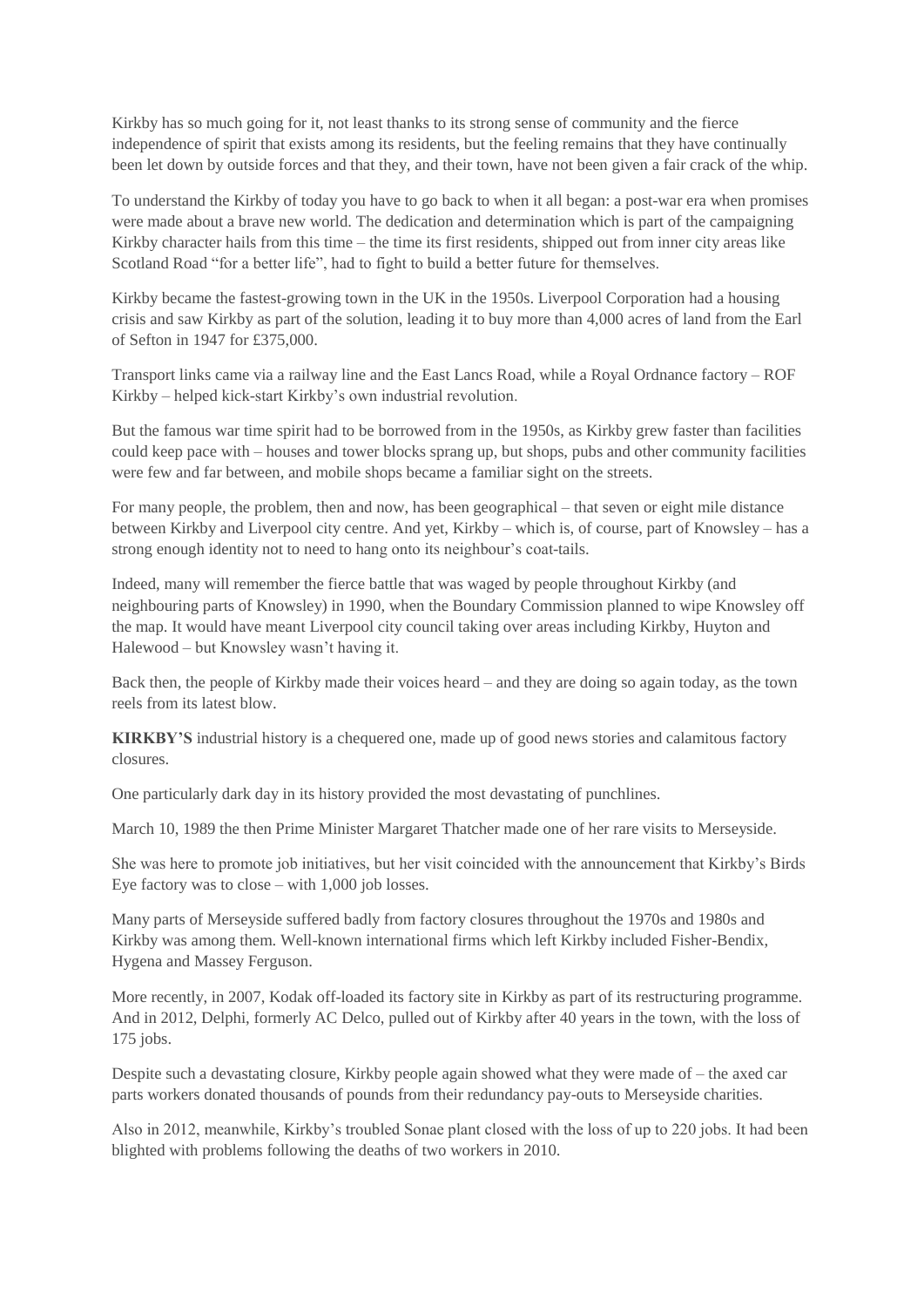On the other side of the industrial coin, Kirkby has provided a happy home for many companies which decided to move to the area – not least the QVC home shopping channel which employs around 1400 people, and Dairy Crest, which makes the famous Clover Lighter, Utterly Butterly and Vitalite brands in the town.



# **Kirkby residents react to the news of Tesco's pull-out from the town**

**Kirkby residents are angry after Tesco announced it was pulling plans to redevelop the area around Cheryfield Drive - despite nine years of making their lives 'hell' and forcing many people out of their homes via controversial compulsory purchase orders Photo by James Maloney** 

# **John Fleming, 61, from Kirkby Residents Action Group:**

For the past two years we've been suspicious that Tesco were never going to come here, that's why we've been asking where the detailed planning application was.

I've lived here since 1960. The 1960s were the boom time, our troubles began in the '70s when we became part of Knowsley because everything we had in Kirkby was transferred to Huyton.

The council is saying 'Tesco have been really great and it's really unfortunate'. Why aren't they screaming and shouting? It's like walking out on a marriage. If your missus ran off with the milkman you wouldn't just say 'oh, but she was a lovely girl'.

We've had no control and no consultation, it's just been a case of 'trust us, trust us' and now look where we are.

# **Cllr Ron Round, leader of Knowsley Council:**